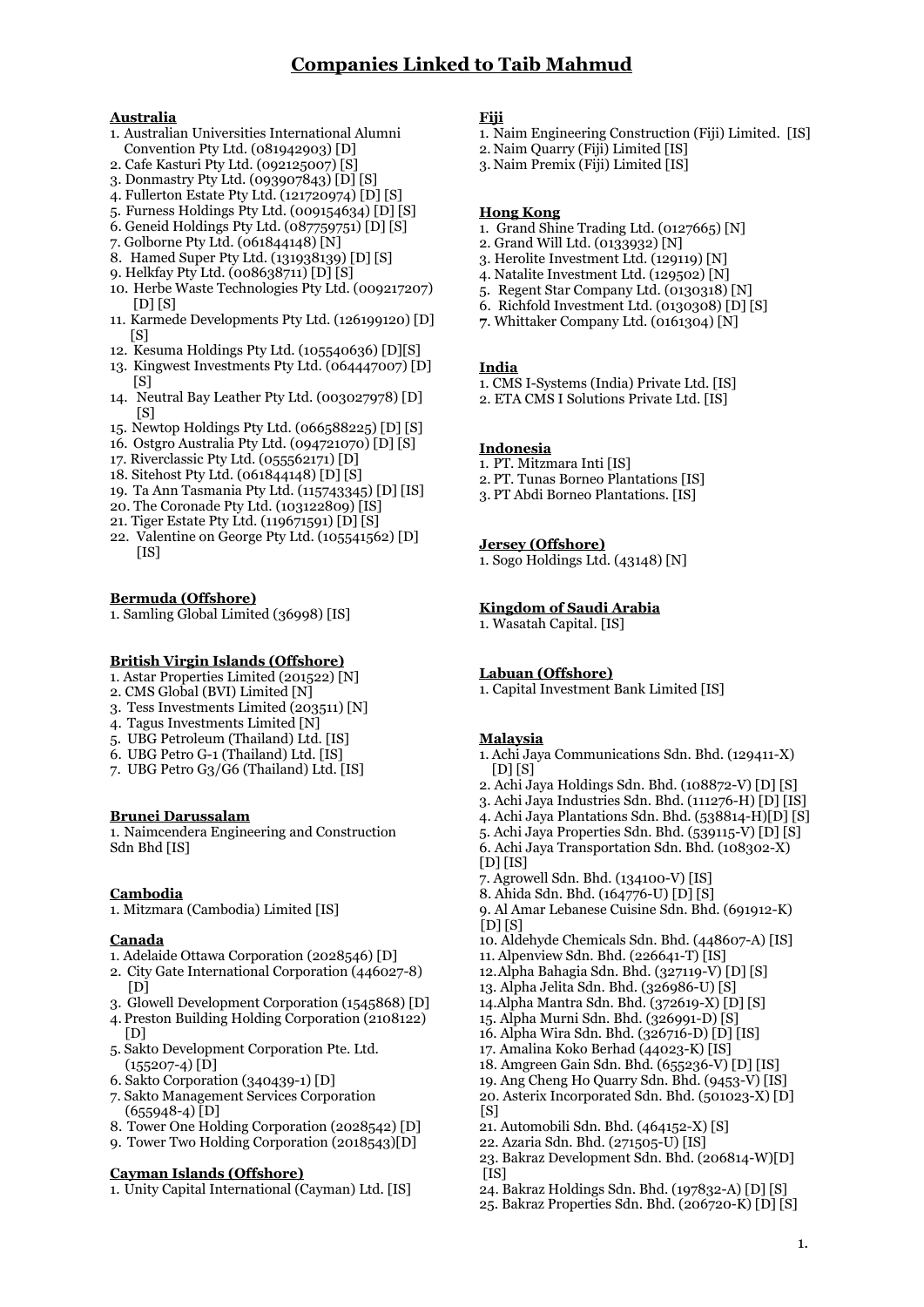26. Bella Magic Sdn. Bhd. (787988-W) [D] [S] 27. Binta Corporation Sdn. Bhd. (77620-X) [D] [S] 28.Biofresh Produce Plantations Sdn. Bhd. (343865- W) [IS] 20. Biofresh Produce Sdn. Bhd. (784147-H) [IS] 30.Biogrow City Plantations Sdn. Bhd. (165858-W)  $[1S]$ 31. Biogrow City Sdn. Bhd. (784284-U) [IS] 32. Borlin Sdn. Bhd. (156715-A) [D] [IS] 33. Bormill Line Sdn. Bhd. (93711-U) [D] [IS] 34. Bormill Wood (Trengganu) Sdn. Bhd. (32269-T)  $\overline{D}$ [S] 35. Borneo Agro-Industries Sdn. Bhd. (83804-H) [IS] 36. Borneo Isthmus Development Sdn. Bhd. (815594-  $W$  $D$ ] 37. Borneo Tree Seeds & Seedlings Supplies Sdn. Bhd. (422257-W) [D] [IS] 38. Borsarmulu Park Enterprise Sdn. Bhd.  $(244052 - P)$  [D] [IS] 39. Borsarmulu Park Management Sdn. Bhd. (145983-K) [D] [IS] 40. Borsarmulu Resort Sdn. Bhd. (213014-M) [D] [IS] 41. Butrasemari Sdn. Bhd. (560581-D) [IS] 42. Cahaya Upaya Sdn. Bhd. (161815-V) [S] 43. Cahya Mata Sarawak Berhad (21076-T) [D] [S] 44. Cairnfield Sdn. Bhd. (142717-A) [IS] 45. Cayamas Sdn. Bhd. (271489-A) [IS] 46. Centigrade Resources Sdn. Bhd. (247226) [D] [IS] 47. Central Elastic Sdn. Bhd. (13808-U) [IS] 48. Central Mercantile Corporation (M) Sdn. Bhd. (11759-T) [IS] 49. Central Paragon Sdn. Bhd. (285864-M) [D] [S] 50. Cermat Ceria Sdn. Bhd. (449914-K) [D] [S] 51. Chongai Apparel Sdn. Bhd. (328553-H) [IS] 52. CMS Capital Sdn. Bhd. (120674-T) [D] [IS] 53. CMS Hotels Sdn. Bhd. (690299-T) [D] [IS] 54. CMS Infra Trading Sdn. Bhd. (196635-M) [IS] 55. CMS I-Systems Berhad (227507-D) [IS] 56. CMS Land Sdn. Bhd. (410797-H) [IS] 57. CMS Opus Private Equity Sdn. Bhd. (694013-H) [IS] 58. CMS Premix (Miri) Sdn. Bhd. (218541-T) [D] [IS] 59. CMS Property Development Sdn. Bhd. (321917-U)  $[D]$  $[IB]$ 60. Concordance Development Sdn. Bhd. (72650-U)  $[D]$  $[S]$ 61. Concordance Holdings Sdn. Bhd. (73782-U) [D] 62. Continuos Gains Sdn. Bhd. (477976-A) [D] [S] 63. COPE-KPF Opportunites 1 Sdn. Bhd. (728093-M) 64. Corkman Industries Sdn. Bhd. (129939-T) [S] 65. Cortina Watch Sdn. Bhd. (82359-M) [D] [IS] 66. Custodev Construction Sdn. Bhd. (333118-P) [IS] 67. Custodev Dua Sdn. Bhd. (310183-T) [IS] 68. Custodev Empat Sdn. Bhd. (413858-M) [IS] 69. Custodev Sdn. Bhd. (104266-W) [D] [IS] 70. Daiken Miri Sdn. Bhd. (155869-A) [IS] 71. Danawa Resources Sdn. Bhd. (164490-D) [D] [S] 72. Daro Oil Mill Sdn. Bhd. (845929-P) [D] [IS] 73. Dayacop Security Services Sdn. Bhd. (298999-M)  $[D][S]$ 74. Dayang Enterprise Holdings Berhad (712243-U) 75. Daya Syukra Sdn. Bhd. (233244-A) [D] [S] 76. Delta Padi Sdn. Bhd. (394460-X) [IS] 77. Desa Ilmu Sdn. Bhd. (413853-U) [IS] 78. Desb Marine Services Sdn. Bhd. (634824-V) [IS] 79. Dewan Niaga (Sarawak) Sdn. Bhd. (79486-D) [D] 80.Dr. Cafe Lifestyle Sdn. Bhd. (120178-V) [S] 81. Dusun Nyiur Sdn. Bhd. (38758-D) [IS] 82. Duta Bistari Sdn. Bhd. (314882-X) [D] [IS] 83. Eagle Forest Sdn. Bhd. (918885-W) [D] [IS] 84. Eksons Biomass Energy Sdn. Bhd. (329048-D)  $\overline{1}$  $\overline{1}$  $\overline{5}$  $\overline{1}$ 85. Eksons Corporation Berhad (205814-V) [D] [S] 86. Espirit Wealth Sdn. Bhd. (429374-X) [D] [S] 87. Essential Straits Sdn. Bhd. (788007-X) [S] 88. Europalm Sdn. Bhd. (776848-V) [D] [IS] 89. FFM Feedmills (Sarawak) Sdn. Bhd. (110421-H)  $[D]$ 90. FFM Flour Mills (Sarawak) Sdn. Bhd.(185911-P)  $(n)$ 91. First Count Sdn. Bhd. (123003-D) [IS] 92. Foremost Crest Sdn. Bhd. (656560-X) [IS] 93. Fortune Triumph Sdn. Bhd. (454430-H) [IS] 94. Frontken Corporation Berhad (651020-T) [D] 95. Gasijaya Sdn. Bhd. (545539-W) [S] 96. Gasijaya Woods Sdn. Bhd. (719995-X) [D] [S] 97. General Aluminium Works (M) Sdn. Bhd. (11667-  $K$ ) [IS] 98. Genting Bahagia Sdn. Bhd. (626692-D) [S] 99. Glenealy Plantations (Malaya) Berhad (3453-X)  $\frac{3}{1}$ 100. Goodmatch Sdn. Bhd. (189970-U) [D] [S] 101. Gopoint Sdn. Bhd. (187818-A) [IS] 102. Graceful Design Sdn. Bhd. (624901-M) [D] [S] 103. Grand Paragon Sdn. Bhd. (405588-U) [IS] 104. Grand Perfect Sdn. Bhd. (414194-V) [D] [IS] 105. Green Ace Resources Sdn. Bhd. (684478-A) [S] 106. Grogrow Sdn. Bhd. (95001-H) [D] [IS] 107. Hanib Corporation Sdn. Bhd. (482186-V) [D] [S] 108. Hamidah Jaya Sdn. Bhd. (746590-D) [D] [S] 109. Hamidah Trading Sdn. Bhd. (611596-M) [D] [S] 110. Hamidah Wood Sdn. Bhd. (605885-K) [D] [S] 111. Hariwood Sdn. Bhd. (158727-H) [IS] 112. Hock Lee Enterprises Sdn. Bhd. (7510-U) [IS] 113. Hock Lee Plantations Sdn. Bhd. (9492-H) [IS] 114. Hock Lee Rubber Products Sdn. Bhd. (54125-H) [IS] 115. Hong Wei Holdings Sdn. Bhd. (90015-K) [IS] 116. Igan Oil Mill Sdn. Bhd. (846083-X) [D] [IS] 117. Ikrar Bumi Sdn. Bhd. (800678-D) [D] [S] 118. Immense Fleet Sdn. Bhd. (301307-X) [IS] 119. Insan Holidays & Umrah Sdn. Bhd. (210796-W)  $[D][S]$ 120. Insurepro Sdn. Bhd. (84938-X) [D] [IS] 121. Interglobal Empire Sdn. Bhd. (727050-K) [IS] 122. Interventure Capital Sdn. Bhd. (569474-D) [IS] 123. Ironwall Sdn. Bhd. (90912-A) [IS] 124. Isthmus Developments Sdn. Bhd. (803213-P) [D]  $[$ IS] 125. Jagat ICT Consulting Sdn. Bhd. (206250-K) [D]  $[1S]$ 126. Jagat Technology Sdn. Bhd. (252059-W) [S] 127. Jakara Sdn. Bhd. (143580-M) [D] [S] 128. Jasa Sarawak Sdn. Bhd. (18530-A) [D] [S] 129. Jelas Kemuncak Sdn. Bhd. (746691-M) [IS] 130. K & N Kenanga Holdings Berhad (302859-X)  $[$  $\overline{1}$ S] 131. KBE (Malaysia) Sdn. Bhd. (83321-T) [IS] 132. Kenanga Capital Sdn. Bhd. (440102-V) [IS] 133. Kenanga Deutsche Futures Sdn. Bhd. (353603-X)  $[$ IS] 134. Kenanga Investment Bank Berhad (15678-H)  $\overline{1}$  $\overline{1}$  $\overline{5}$  $\overline{1}$ 135. Kenanga Investors Berhad (353563-P) [IS] 136. Kenanga Management & Services Sdn. Bhd. (61262-V) [IS] 137. Kenyalang Cergas Sdn. Bhd. (238313-V) [D] [S] 138. Khidmat Mantap Sdn. Bhd. (507452-T) [IS]

 $[IB]$ 

 $[$ IS]

 $\overline{1}$ IS]

 $\tilde{I}$ IS]

2.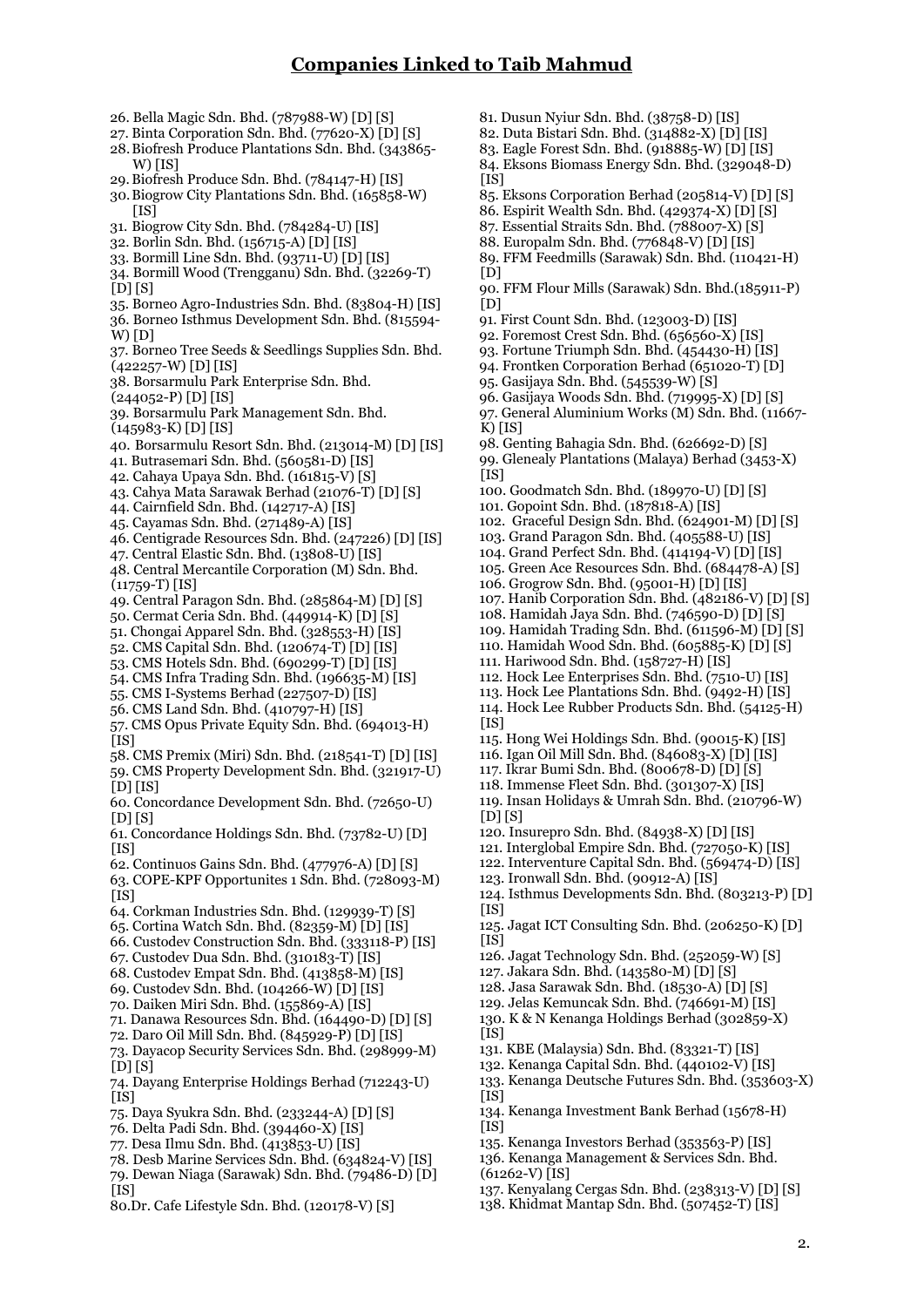139. Kidz Square Sdn. Bhd. (665411-U) [D][S] 140. Kim Hin Industry Berhad (18203-V) [D] 141. KKB Engineering Berhad (26495-D) [IS] 142. Knit - Whizz Corporation Sdn. Bhd. (218324-A)  $\overline{115}$ 143. Kristal Harta Sdn. Bhd. (279832-U) [D] [IS] 144. Kub Sepadu Sdn. Bhd. (392172-H) [IS] 145. Kuching Plywood Berhad (9455-A) [IS] 146. Kumpulan Parabena Sdn. Bhd. (92963-U) [D]  $\overline{S}$ ] 147. Kutex Sdn. Bhd. (12880-T) [IS] 148. Ladang Selezu Sdn. Bhd. (482893-X) [IS] 149. Lanco Corporation Sdn. Bhd. (124714-K) [D] [S] 150. Lanco Holdings Sdn. Bhd. (124635-V) [D] [S] 151. Lanco Plantation Sdn. Bhd. (93682-P) [D] [IS] 152. Lanco Shipping Sdn. Bhd. (93613-U) [S] 153. Lanco Supplies Sdn. Bhd. (101624-T) [D] [IS] 154. Lee Ling Timber Products Sdn. Bhd. (187652-K) [is] 155. Lembah Rakyat Sdn. Bhd. (320520-H) [D] [S] 156. Lik Shen Sawmill Sdn. Bhd. (189461-H) [IS] 157. Lingui Corporation Sdn. Bhd. (137680-A) [IS] 158. Lingui Developments Berhad (7574-D) [IS] 159. Linshanhao Plywood (Sarawak) Sdn. Bhd. (180651-X) [IS] 160. Limpah Mewah Sdn. Bhd. (69612-M) [IS] 161. Lionsun Timber Sdn. Bhd. (280426-X) [IS] 162. Log Oak Promotions Sdn. Bhd. (787931-U) [S] 163. Loh & Loh Corporation Berhad (389765-V) [IS] 164. Long Bangan Sdn. Bhd. (106833-D) [S] 165. Loytape Industries Sdn. Bhd. (122768-U) [IS] 166. Magna-Foremost Sdn. Bhd. (645734-H) [IS] 167. Mahligai Development Sdn. Bhd. (91378-A) [D] [S] 168. Mahligai Formsame Prefah Sdn. Bhd. (106408- U) [D] [S] 169. Mahligai Industries Sdn. Bhd. (100678-M) [D]  $[$ IS] 170. Mahligai Naluri Sdn. Bhd. (394287-A) [D] [S] 171. Mahligai Shipping Sdn. Bhd. (110469-W) [D] [S] 172. Majaharta Sdn. Bhd. (244011-X) [D] [S] 173. Majupun Sdn. Bhd. (186013-T) [D] [IS] 174. Marine Utama Sdn. Bhd. (117567-K) [D] [S] 175. Masba Holdings Sdn. Bhd. (114870-A)[D] [S] 176. Mastim Sdn. Bhd. (82494-W) [D] [S] 177. Medan Sepadu Sdn. Bhd. (140866-V) [S] 178. Mega Bumimas Sdn. Bhd. (663918-V) [D] [IS] 179. Menyan Plantation Sdn. Bhd. (643182-U) [D]  $[$ IS] 180. Mesti Bersatu Sdn. Bhd. (758849-V) [D] [S] 181. MG Biogreen Sdn. Bhd. (640733-W) [IS] 182. Miracle Harvest Sdn. Bhd. (700310-A) [D] [S] 183. Miri Parts Trading Sdn. Bhd. (64986-D) [IS] 184. Miri Property Holding Sdn. Bhd. (54067-V) [D]  $[<sub>S</sub>]$ 185. Mitzmara Sdn. Bhd. (595586-V) [D] [IS] 186. Mohamad Ali Holdings (S) Sdn. Bhd. (121127-H) [D] [S] 187. Monarda Sdn. Bhd. (838201-U) [D] [S] 188. Mountex Sdn. Bhd. (490017-P) [D] [S] 189. Multi Maximum Sdn. Bhd. (468359-T) [D] [IS] 190. Mylink Communications Sdn. Bhd. (437941-W)  $[DIS]$ 191. Naim Holdings Berhad (585467-M) [D] [S] 192. Naim Land Sdn. Bhd. (261213-T) [D] [IS] 193. Network Jaya Berhad (322571-A) [D] [S] 194. Ninjas Development Sdn. Bhd. (71983-U) [IS] 195. Noble Strike Sdn. Bhd. (407110-H) [D] [S] 196. Organic Treasure Sdn. Bhd. (645404-V) [D] [S] 197. Palmhead Holdings Sdn. Bhd. (815357-D) [D] [S] 198. Palmhead Sdn. Bhd. (503608-M) [IS]  $\overline{S}$  $[S]$  $[D]$  $[IS]$  $[1S]$  $[<sub>S</sub>]$ (782329-P) [IS]  $(752695 - P)$  [IS]  $[$  $\overline{1}$  $\overline{1}$  $\overline{1}$  $\overline{1}$  $\overline{1}$  $\overline{1}$  $\overline{1}$  $\overline{1}$  $\overline{1}$  $\overline{1}$  $\overline{1}$  $\overline{1}$  $\overline{1}$  $\overline{1}$  $\overline{1}$  $\overline{1}$  $\overline{1}$  $\overline{1}$  $\overline{1}$  $\overline{1}$  $\overline{1}$  $\overline{1}$  $\overline{1}$  $\overline{1}$  $\overline{1}$  $\overline{1}$  $\overline{1}$  $\$  $[$ IS] $]$ P) [IS]  $\overline{[}$ [IS]  $\overline{1}$ IS]  $[$ IS]  $\overline{S}$ ]  $[<sub>S</sub>]$  $[D]$  $[S]$ (783974-K) [IS]

199. Pelitamas Bumi Sdn. Bhd. (618578-M) [D] [S] 200. Pelita Towerview Sdn. Bhd. (179816-A) [D] [S] 201. Peranan Makmur Sdn. Bhd. (750132-X) [IS]

202. Perkapalan Damai Timur Sdn. Bhd. (191239-M)

203. Permy Development Sdn. Bhd. (361429-U) [S]

204. Petani Sepadu Sdn. Bhd. (520507-H) [D] [IS] 205. Phoenix SIG Holdings Sdn. Bhd. (882151-U) [D]

- 206. Piramid Intan Sdn. Bhd. (254122-K) [IS]
- 207. Plieran Sdn. Bhd. (120985-K) [IS]
- 208. Polyflow Pipes Sdn. Bhd. (197401-H) [D] [IS]
- 209. Positive Deal Sdn. Bhd. (785077-U) [IS]
- 210. PPES Works (Sarawak) Sdn. Bhd. (200802-K)
- 211. Premier Cottage Sdn. Bhd. (677270-V) [D]
- 212. Pristine Prestige Sdn. Bhd. (758973-T) [D] [S]
- 213. Projek Bandar Samariang Sdn. Bhd. (443828-P)
- 214. PSS Oil Mill Sdn. Bhd. (796791-U) [IS]
- 215. Puncak Selasih Sdn. Bhd. (468371-D) [IS]
- 216. Quality Concrete Holdings Berhad (378282-D)
- 217. Quantum Spire Sdn. Bhd. (625752-V) [S]
- 218 Questate Sdn. Bhd. (253941-W) [IS]
- 219. Rajang Plywood (Sabah) Sdn. Bhd. [D] [IS]
- 220. Rajang Plywood Sawmill Sdn. Bhd. [D] [IS]
- 221. Rinpark Sdn. Bhd. (193905-K) [D] 222. Samalaju Aluminium Industries Sdn. Bhd.
- 
- 223. Samalaju Industries Sdn. Bhd. (783430-V) [IS]
- 224. Samalaju Property Development Sdn. Bhd.
- 225. Samanda Marketing & Sales Sdn. Bhd. (19725-D)
- 226. Samanda Trading Sdn. Bhd. (6526-M) [IS]
- 227. Samling Dorfohom Sdn. Bhd. (293864-A) [IS]
- 228. Samling-PDT Resources Sdn. Bhd. (70631-P)
- 229. Samling Plantation Sdn. Bhd. (114973-X) [IS]
- 230. Samling Plywood (Baramas) Sdn. Bhd. (163715-
- 231. Samling Plywood (Bintulu) Sdn. Bhd. (151952-A)
- 232. Samling Plywood (Lawas) Sdn. Bhd. (153126-X)
- 233. Samling Plywood (Miri) Sdn. Bhd. (113217-A)
- 234. Samling Power Sdn. Bhd. (388796-P) [IS]
- 235. Sanitama Sdn. Bhd. (111980-K) [IS]
- 236. Sanyan Construction Sdn. Bhd (371202-U) [D]
- 237. Sanyan Development Sdn. Bhd. (166931-W) [D]
- 238. Sanyan Holdings Sdn. Bhd. (413109-V) [D] [S]
- 239. Sanyan Leisure Sdn. Bhd. (651328-K) [D] [S]
- 240. Sanyan Sawmill Sdn. Bhd. (104028-A) [D] [S]
- 241. Sanyan Sdn. Bhd. (35517-U) [D] [S]
- 242. Sanyan Soon-Hup Sdn. Bhd. (413294-H) [D] [S]
- 243. Sanyan Trading Sdn. Bhd. (483823-U) [D] [S]
- 244. Sanyan Veneer Sdn. Bhd. (479750-H) [D] [S] 245. Sanyan Wood Industries Sdn. Bhd. (222248-T)
- 
- 246. Saradu Plantation Sdn. Bhd. (399736-H) [D] [IS] 247. Sarawak Aluminium Company Sdn. Bhd.
- 248. Sarawak Cable Berhad (456400-V) [D] [S]
- 249. Sarawak Capital Sdn. Bhd. (326991-D) [D] [S]
- 250. Sarawak Convention Bureau (740761-P) [D]
- 251. Sarawak Energy Berhad (7199-D) [D]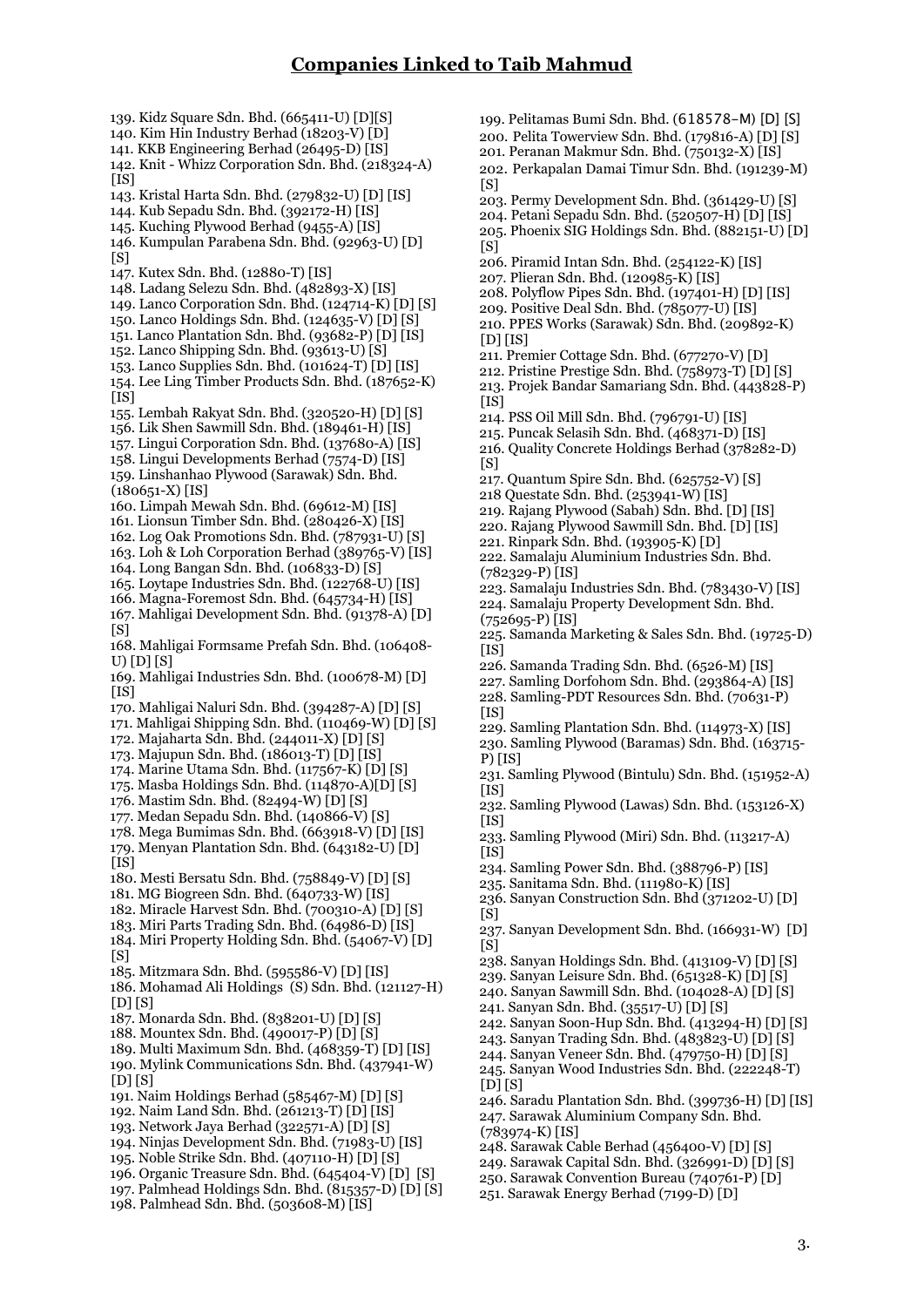- 252. Sarawak Moulding Industries Berhad (17570-V)  $\frac{1}{1}$
- 253. Sarawak Plantation Berhad (451377-P) [D] [IS] 254. Sarawak Plantation Services Sdn. Bhd. (237132- D) [IS]
- 255. Sarawak Planted Forest Sdn. Bhd. (772779-U) [D]
- 256. Sarawak Power Solutions Sdn. Bhd. (876236-U)  $[D$  $[IS]$
- 257. Sarawak Press Holdings Sdn. Bhd. (90008-H)  $[$  $|$ IS]
- 258. Sarawak Pulp Industries Sdn. Bhd. (21600-X)  $[D][IS]$
- 259. Sarawati Sdn. Bhd. (163146-A) [S]
- 260. Satria Industries Sdn. Bhd. (209810-T) [D] [S]
- 261. Satria Realty Sdn. Bhd. (209801-V) [D] [IS] 262. Sarwaja Engineering & Construction Sdn. Bhd.
- $[$ IS] $]$
- 263. Sarwaja Timur Sdn. Bhd. (312748-V) [IS]
- 264. Sebubu Sdn. Bhd. (482886-P) [IS]
- 265. Sepangar Chemical Industry Sdn. Bhd. (221548- M) [IS]
- 266. Sepateh Holding Sdn. Bhd. (144820-K) [S]
- 267. Sepawie & Sons Sdn. Bhd. (57673-T) [S]
- 268. Seri Bumijaya Sdn. Bhd. (730546-K) [IS]
- 269. Serira Sdn. Bhd. (165897-A) [D] [S]
- 270. Shariko (M) Sdn. Bhd. (51751-U) [IS] 271. Shoreline Development Sdn. Bhd. [IS]
- 272. Sg. Dalam Development Sdn. Bhd. (92413-K) [D]  $[Si]$
- 273. SIG Gases Berhad (875083-W) [S]
- 274. Simbol Warisan Sdn. Bhd. (750204-D) [IS]
- 275. Smartag Solutions Berhad (639421-X) [D] [S]
- 276. Smartag Technologies Sdn. Bhd. (600030-D)  $[$ IS]
- 277. Song Logging Company Sdn. Bhd. (106696-K) [D] [IS]
- 278. Southern Carbon Dioxide Sdn. Bhd. (789834-M)  $[$ IS]
- 279. Southern Industrial Gases Sdn. Bhd. (380462-X)  $[D]$   $[IS]$
- 280. Southern Oxygen Sdn. Bhd. (788562-U) [IS] 281. SPB Pelita Mukah Sdn. Bhd. (836416-U) [IS]
- 282. SPB Pelita Wak Pakan Sdn. Bhd. (836414-W)
- $[$ IS]
- 283. SPS Trading Sdn. Bhd. (317552-M) [IS]
- 284. Stigang Resources Sdn. Bhd. (29143-A) [IS] 285. Sut Sawmill Sdn. Bhd. (3064) Sdn. Bhd. (71858- P) [IS]
- 286. Syarikat SESCO Berhad (672931-A) [D]
- 287. Ta Ann Holdings Berhad (419232-K) [D] [IS]
- 288. Tanarak Sdn. Bhd. (160099-P) [D] [IS]
- 289. Tamex Timber Sdn. Bhd. (65799-M) [IS]
- 290. Tapak Beringin Sdn. Bhd. (320889-X) [D] [S] 291. Tatatze Sdn. Bhd. (668665-V) [IS]
- 
- 292. Tegap Pasat Sdn. Bhd. (507510-V) [S] 293. Tell Media Sdn. Bhd. (728021-W) [D] [S]
- 294. Thalai Aquadev Sdn. Bhd. (328445-K) [IS] 295. The Sarawak Company (1959) Sdn. Bhd.
- $(158103-W)$  [D] [S]
- 296. The Sarawak Press Printing Sdn. Bhd. (99899-P)  $[$ IS]
- 297. The Sarawak Press Sdn. Bhd. (9872-U) [D] [S]
- 298. Timor Enterprises Sdn. Bhd. (7998-H) [IS]
- 299. Tinjar Transport Sdn. Bhd. (29776-X) [IS]
- 300. Titanium Construction Sdn. Bhd. (528135-P) [D]  $[$ IS]
- 301. Titanium Engineering Sdn. Bhd. (543803-M) [D]
- [S] 302. Titanium Management Sdn. Bhd (469957-A) [D] [S]
- 303. Titanium Project Management Sdn. Bhd.  $(485502 - T)$  D]  $[8]$
- 304. Titleland Development Sdn. Bhd. (179997-T)  $\overline{I}$ [S]
- 305. Total Reliability Sdn. Bhd. (326585-D) [D] [IS]
- 306. Towering Yield Sdn. Bhd. (787845-W) [IS]
- 307. Trans Dimension Sdn. Bhd. (366019-A) [D] [S]
- 308. TreeOne Logistic Services Sdn. Bhd. (425514-X)  $[$ IS]
- 309. Tribune Press Sdn. Bhd. (719095-V) [D] [S]
- 310. UBG Berhad (240931-X) [S]
- 311. Universal Cable (Sarawak) Sdn. Bhd. (60048-A)  $\tilde{\Pi}$ S]
- 312. Uomo Donna (Malaysia) Sdn. Bhd. (192355-A)  $|$ IS]
- 313. Usaha Cendera Sdn. Bhd. (119902-W) [S]
- 314. Usaha Jasamaju Sdn. Bhd. (660630-K) [S]
- 315. Vibrant Hub Sdn. Bhd. (396559-H) [D] [IS]
- 316. Victoria Square Agriculture Sdn. Bhd. (759474-
- $H$  $[D]$  $[S]$ 317. Victoria Square Development Sdn. Bhd. (447871- W)[IS]
- 318. Victoria Square Plantation Sdn. Bhd. (733298-K)  $\tilde{I}$ <sub>IS</sub> $\tilde{I}$
- 319. Warta Distribution Sdn. Bhd. (102473-V) [D]  $\overline{[}$ <sub>IS</sub> $\overline{]}$
- 320. WHS Holdings Sdn. Bhd. (133776-M) [S]
- 321 WHS Properties Sdn. Bhd. (89811-A) [S]
- 322. Winning Plantation Sdn. Bhd. (441105-V) [IS]
- 323. Wisma Printing Sdn. Bhd. (287428-U) [D] [S]
- 324. Woodbanks Industries (M) Sdn. Bhd. (193238- W) [IS]
- 325. Woodley Sdn. Bhd. (182700-V) [D] [IS]
- 326. Woodhead Sdn. Bhd. (179355-W) [S]
- 327. WTK Heli-Logging Sdn. Bhd. (294379-D) [IS]
- 328. W T K Holdings Berhad (10141-M) [IS]
- 329. Worldsign Harvest Sdn. Bhd. (811309-A) [D] [S]
- 330. Yakin Pelita Sdn. Bhd. (484401-H) [IS]
- 331. Zumida (Padi) Sdn. Bhd. (501264-X) [D] [IS]
- 332. Zumida Sdn. Bhd. (177917-V) [IS]

## **New Zealand**

- 1. Hikurangi Forest Farms Limited [IS]
- 2. Eastland Debarking Limited [IS]
- 3. East Coast Forests Limited [IS]
- 4. Tasman Forestry (Gisborne) Limited [IS]
- 5. Tree One (NZ) Limited [IS]

## **Peoples Republic of China**

- 1. I-Systems (Guangzhou) Co. Ltd. [IS]
- 2. Ta Ann Eco Timber Industries (YZ) Pty Ltd. (321000400015219) [IS]

### **Philippines**

1. Philippines Mitzmara Sdn. Bhd. [IS]

## **Singapore**

- 1. Unity Capital Management (Singapore) Pte Ltd. (200808757Z) [IS]
- 2. Scala Singapore Pte Ltd. (1199105780M) [IS]

#### **Sri Lanka**

1. SMB Kenanga Investment Corp. Limited [IS]